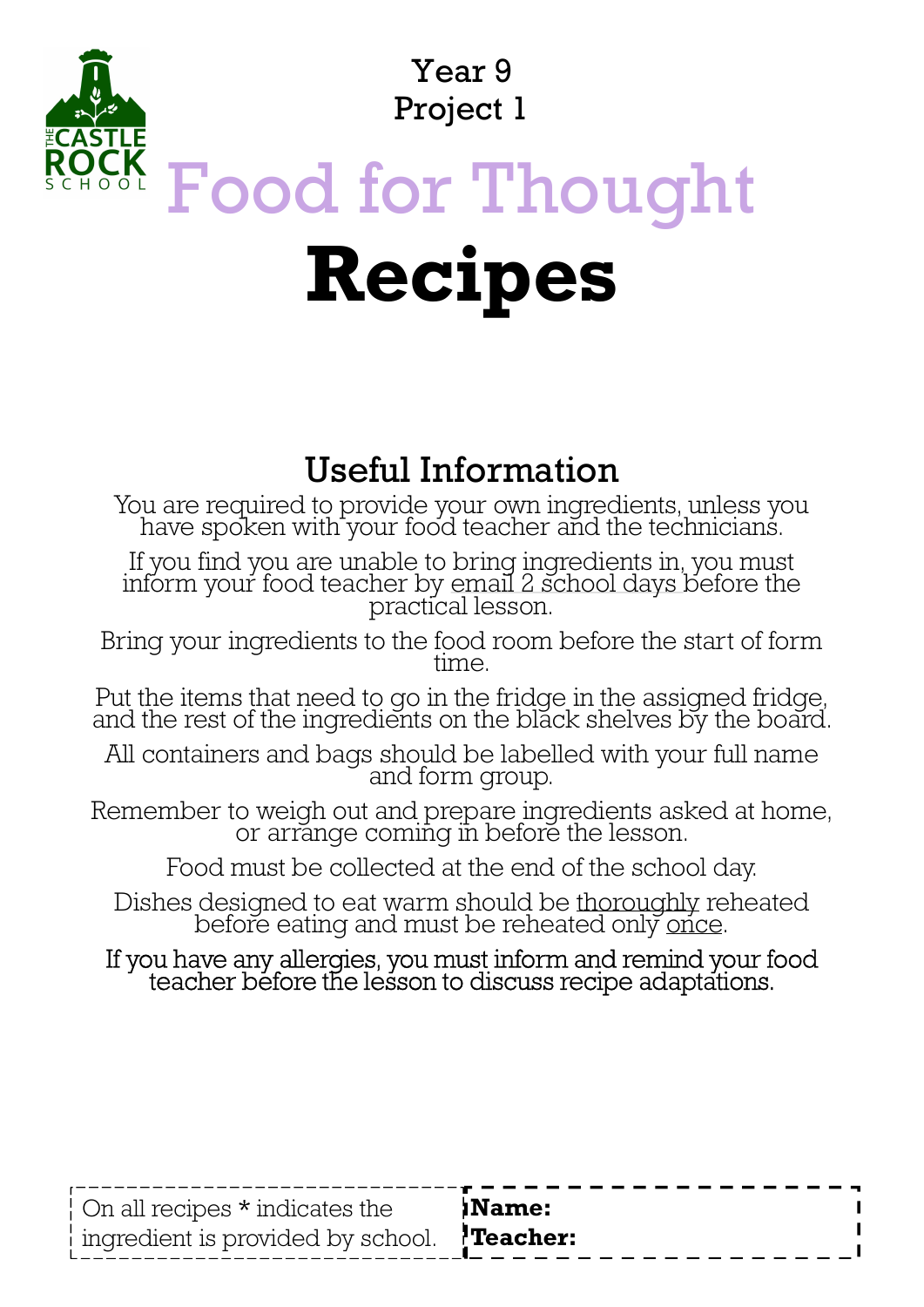# Raisin & Oat Cookies

A crowd-pleasing bake!

#### Ingredients

40g caster sugar 60g soft brown sugar (or caster sugar) 100g margarine or butter 110g plain flour 40g oats  $\frac{1}{2}$  tsp baking powder 50g raisins

Optional  $\frac{1}{4}$  tsp ground cinnamon

# **Equipment from home:** T. Enjoy with a cup of tea!

A plastic container to take your food home in.

#### Method

- 1.Preheat oven to 190°c or Gas Mark 5. Grease or line baking tray.
- 2.In a large mixing bowl cream together the sugars and margarine until light and fluffy.
- 3.Add the dry ingredients and mix until well combined.
- 4.Divide mixture into 8 balls the size of ping pong balls, and place on baking tray. Do not press them down. Make sure they are evenly spaced.
- 5.Bake for 12-14 minutes until golden around the outside.
- 6.Remove from oven and place the baking tray on a cooling rack and leave until cool. They will continue to cook out of the oven.
- 

### Top Tips

- Wrap margarine or butter in a piece of foil or greaseproof paper. Alternatively place in a small container.
- When using margarine, make sure you choose one that is suitable for baking and cooking. They will often say on their packaging that they are suitable. Very low-fat margarines are not suitable for baking due to their low-fat, high-water content.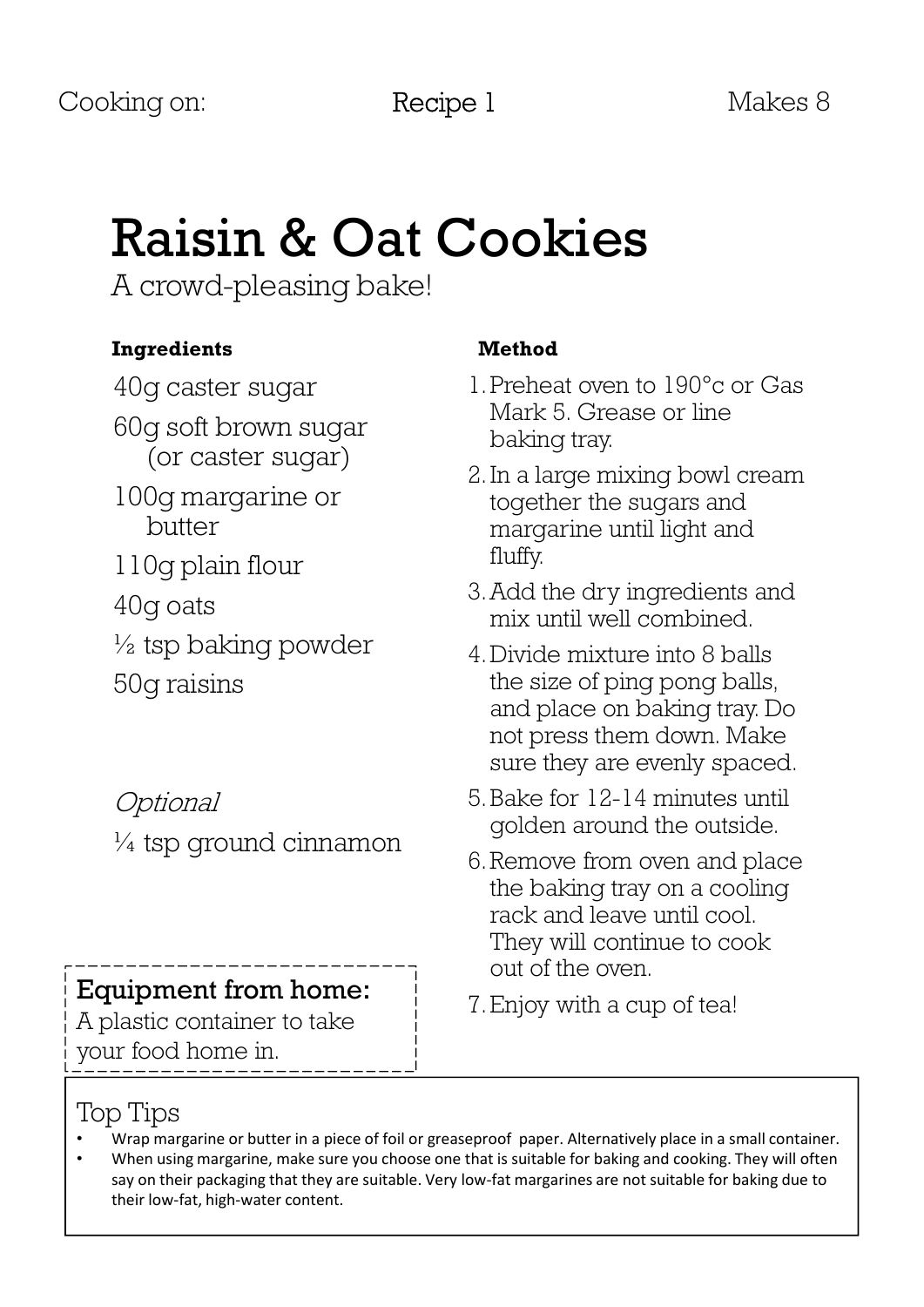# Chilli A versatile midweek meal.

#### Ingredients

1 small onion (finely chopped) 1 clove garlic (finely chopped)  $\frac{1}{2}$  pepper (any colour) finely diced or 1 carrot grated  $\frac{1}{2}$  tsp chilli powder (to taste) 200-250g minced beef/turkey  $\frac{1}{2}$  tbsp tomato puree 200g chopped tomatoes (1/2 tin) 200g red kidney beans (1/2 tin) Salt & Pepper to taste \*

#### Vegetarian version

200-250g meat free mince alternative or an extra tin of beans e.g., chickpeas or black beans

1tbsp vegetable oil \*

#### Optional

 $\frac{1}{2}$  tsp ground cumin

¼ tsp ground coriander

#### Equipment from home:

A plastic container to take your food home in.

#### Method

- 1.Place finely chopped onion and garlic into a large saucepan with the minced meat and turn to a medium heat. Cook for 5-10 minutes until the mince turns brown, and onions go see through. Vegetarian alternative – cook the onion and garlic with the oil for 3-4 minutes until soft, then add your alternative mince in.
- 2.Drain and rinse your kidney beans.
- 3.Remove from the heat and add the spices, tomato puree, chopped tomatoes and drained kidney beans. Season with pepper and salt as required. Return to the heat and bring to the boil, then simmer for 15-20 minutes..
- 4.Pour the chilli into your container to take home.
- 5.Serve your chilli with a jacket potato, rice or tortillas, with a sprinkle of cheese and salad.

#### Top Tip

To avoid staining your clear/white containers red or yellow, avoid reheating tomato or spicy dishes in the container. Wash the containers up in cold soapy water before washing again in hot soapy water.